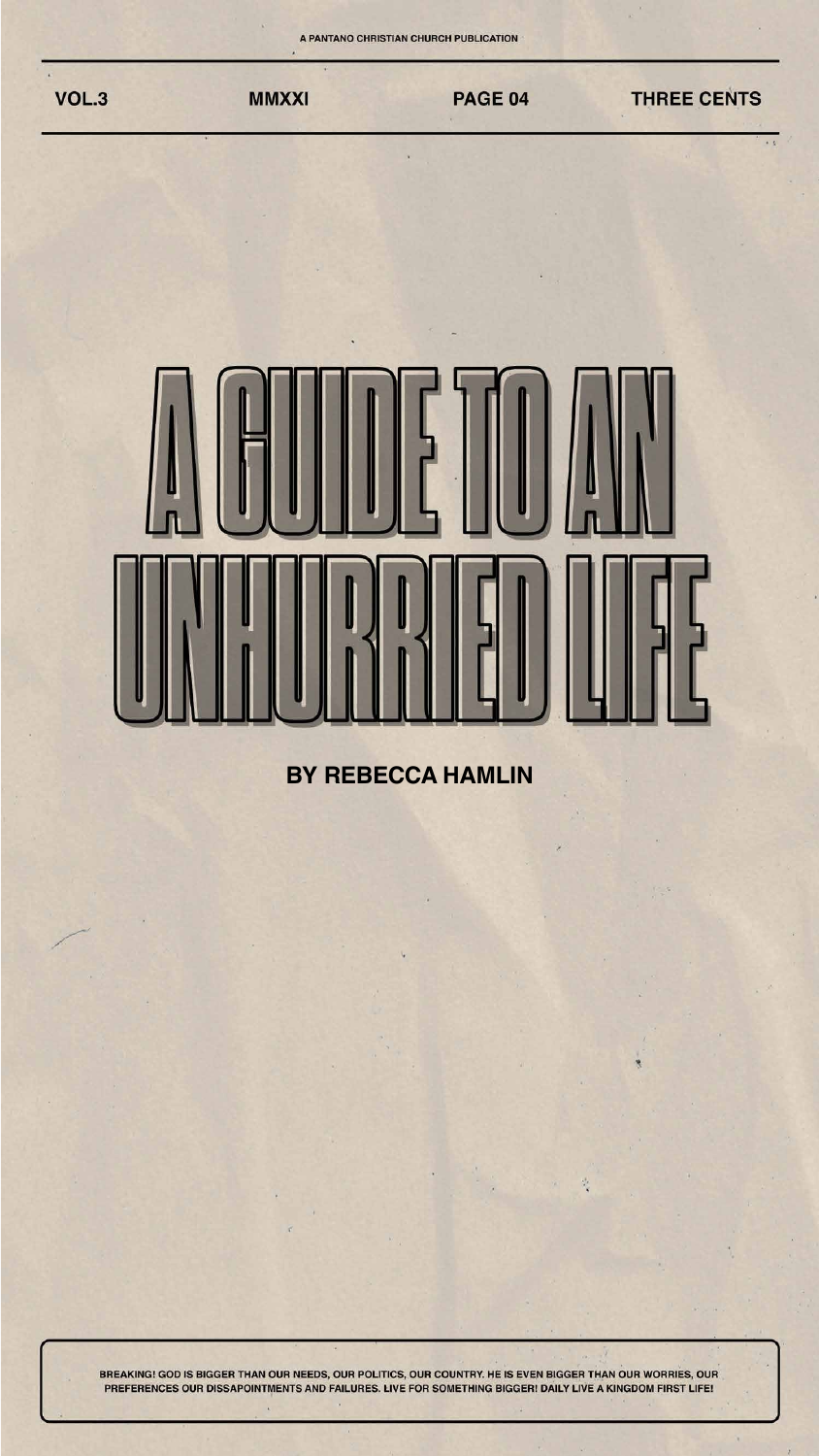

How do we truly become people that follow the way of Jesus? A critical path to living for the kingdom first is to live at a slower pace with a priority of waiting on God and doing the will of God. I want to give you two simple practices… simple but not easy; two rhythms that have the power to break the addiction to the urgent in our lives.

> **The kingdom of God is a slower pace that allows him space.**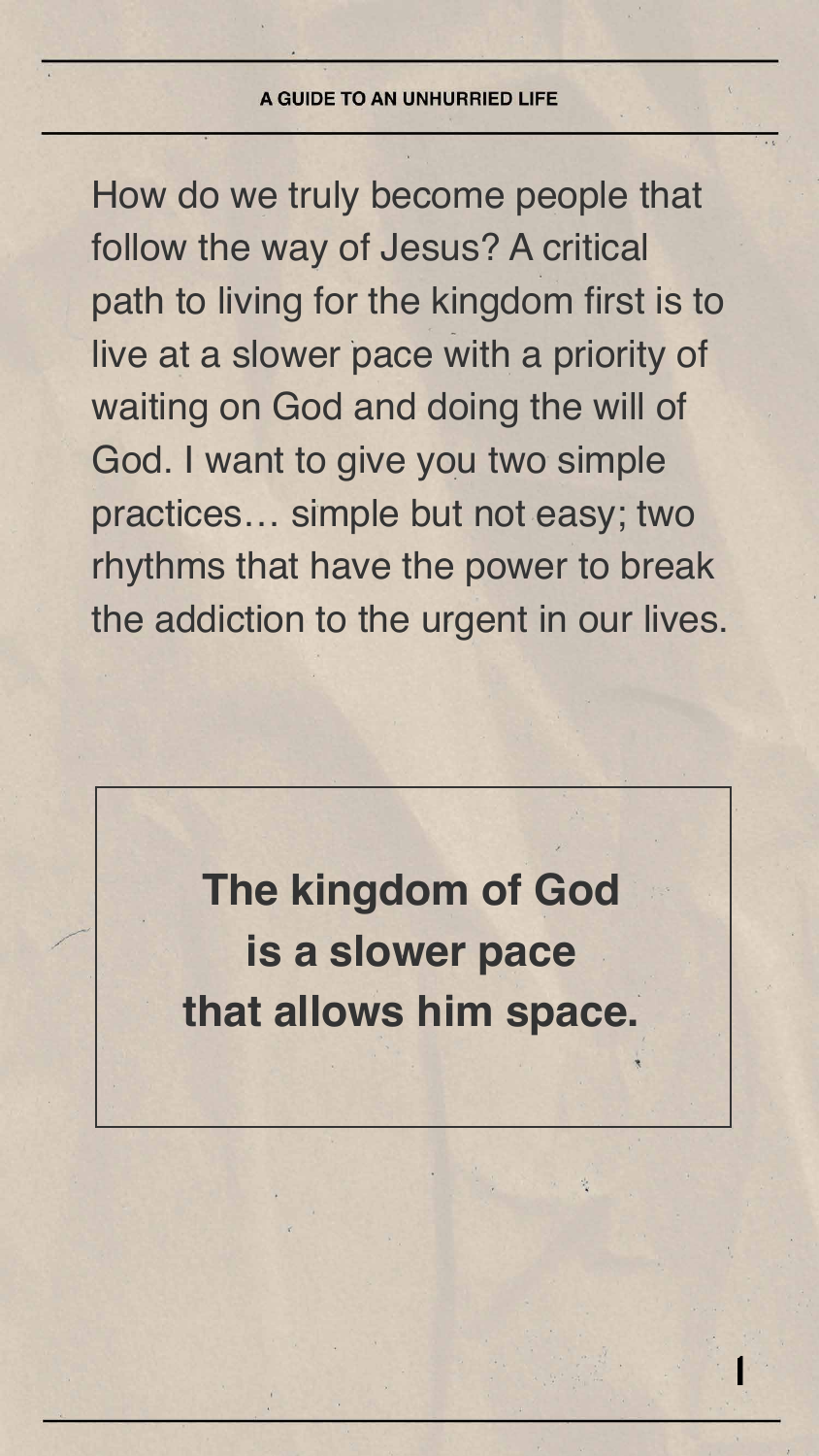



## Charles Hummel, the author of *The Tyranny of the Urgent*, says,

Jesus' prayerful waiting on God's instruction freed him from the urgent. It gave Him a sense of direction, set a steady pace, and gave Him the satisfaction that He had completed the work God had assigned Him.



**service. In prayer, we learn the truth about God, ourselves, and the tasks He wants us to undertake.**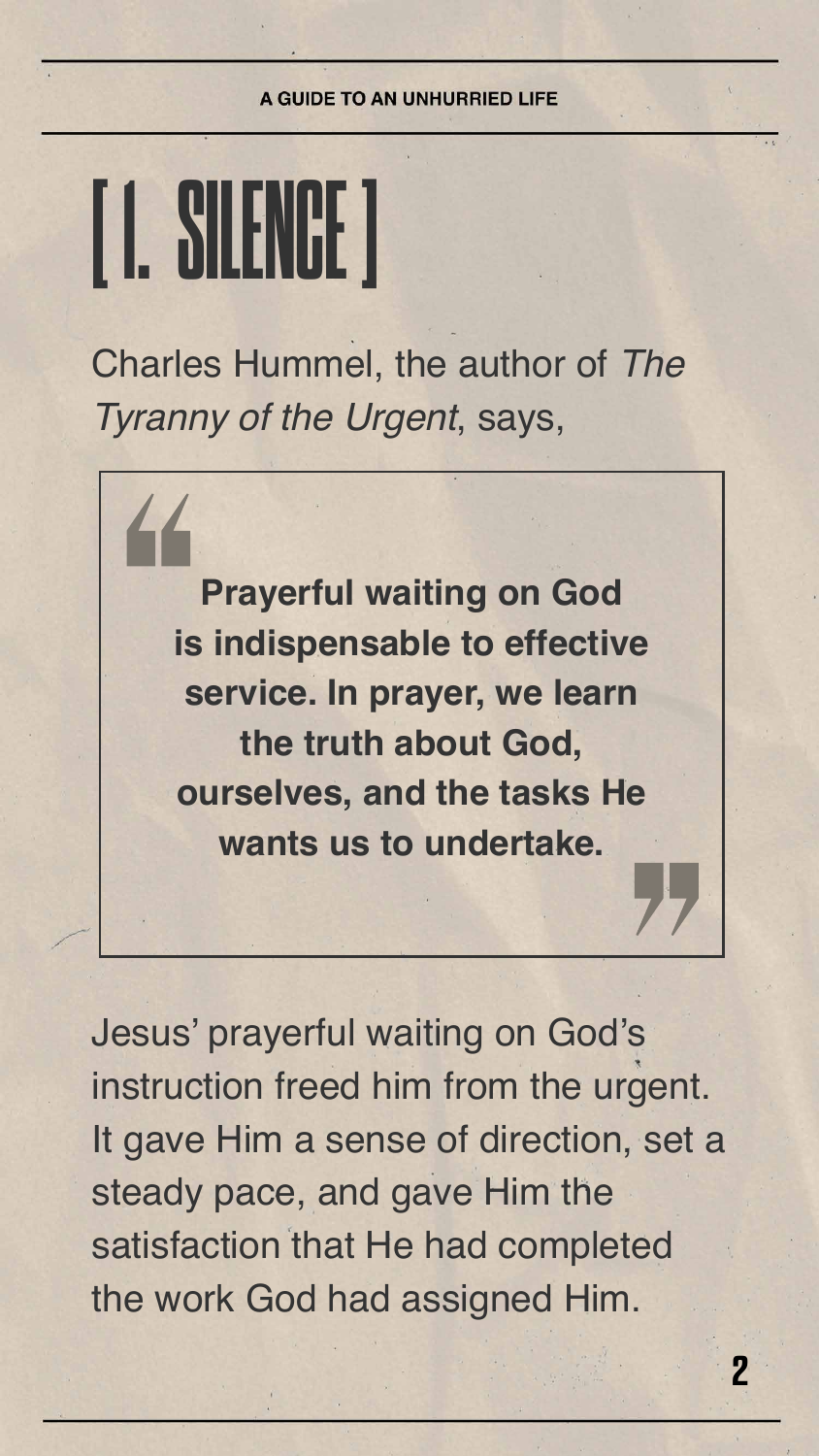

One way to practice 'waiting on God' is through a regular practice of silence, where we invite Him to speak to us.

 **•** Commit to trying this for **10-20 minutes a day**.

 **•** A kingdom first life is an **unhurried pace** and an **unhurried heart**.

 **•** Silence helps us move toward this unhurried life, **making room for the King's agenda** to replace our personal agendas.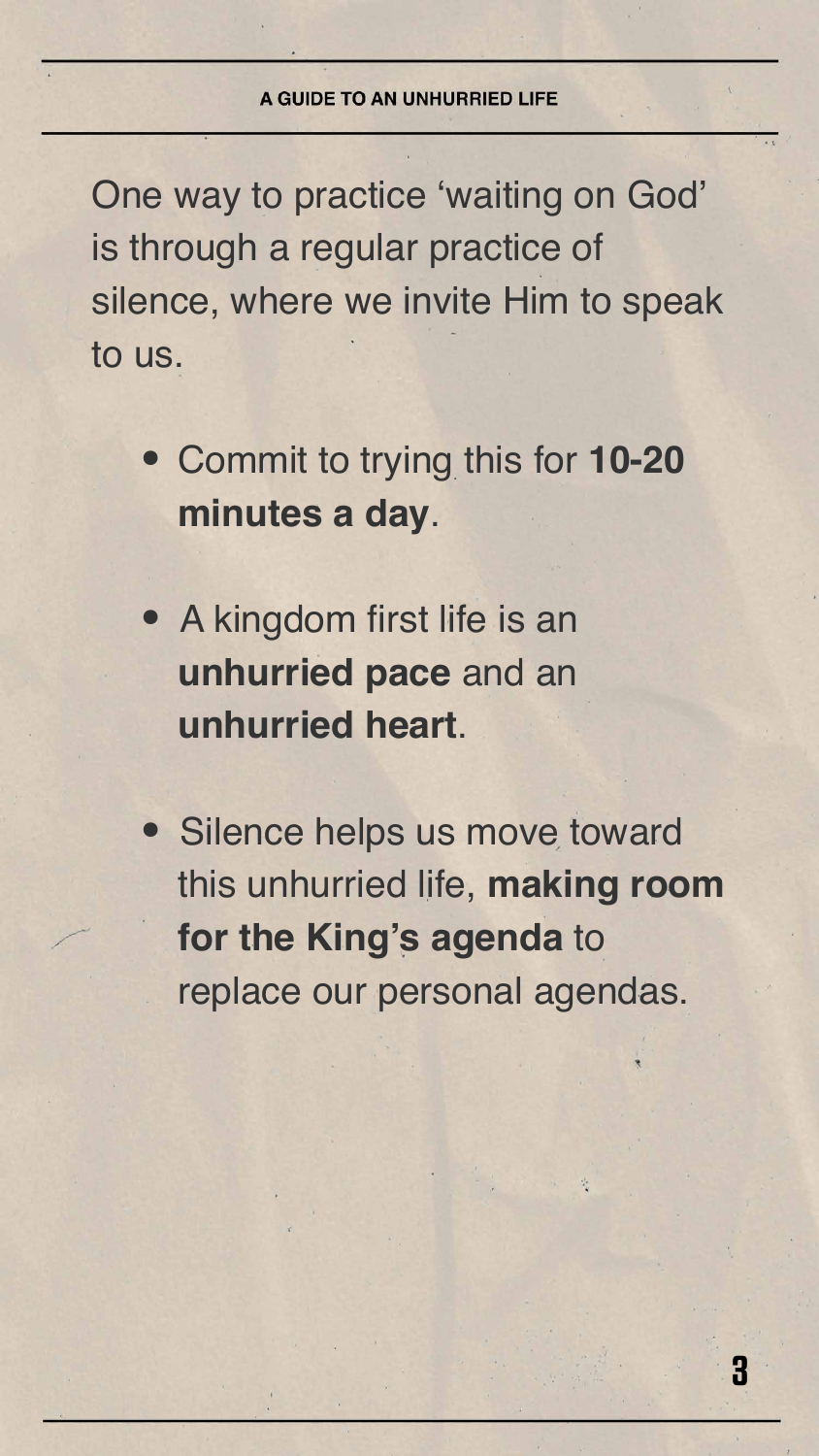

## **[ 2. PRAYING THROUGHOUT THE DAY ]**

A kingdom first life is a life of dependence, and we do that by inviting God's influence in our lives and through our lives - daily.

Take a few minutes to do that now and throughout your day as you reflect on the following questions:

- What meetings do you have today?
- Who will you interact with?
- What might God want to say to you about your work? Your family?
- What might God want to say or do through you to/for others?